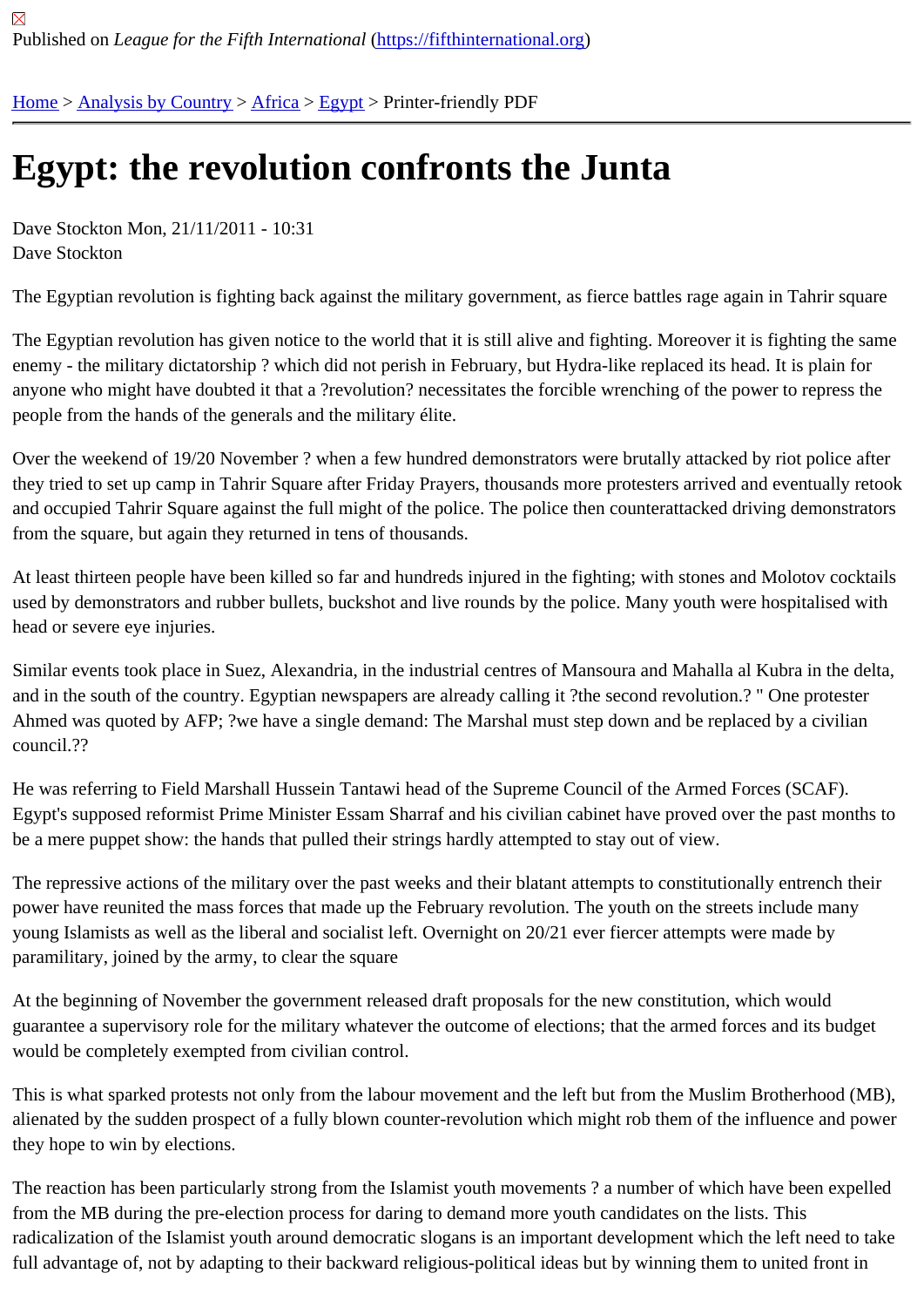defence of democratic rights for all (for women, for Christians) and for the interest of workers and peasants.

It is now plain to millions that the February revolution did not in fact overthrow the military dictatorship but simply pressured the generals to replace its head- Hosni Mubarak and his family clique. The SCAF under Tantawi retained the real reins of power.

The limited expansion of democratic freedoms in Egypt have existed solely due to repeated waves of mass mobilisations and workers strikes which greeted every attempt to shut them down. However even this freedom has come at a high price. More than 12,000 civilians have been dragged before military tribunals since the fall of Mubarak more that the total who faced such tribunals during Mubarak's 30-year dictatorship. Many are still languishing in prison camps. The call for an end to the tribunals and release of the prisoners has been a constant campaign for many months.

A sinister development is the fomenting of religious hatred against Egypt?s Coptic Christian community. There are good reasons to believe the military ? not just extreme fanatical Salafists ? are behind this.

On 9 October, during a mass demonstration by Copts against the burning of a church in Upper Egypt, security forces using armoured personnel carriers crushed several people to death underneath their massive wheels, live bullets were used. In the end 25 demonstrators were dead and 300 injured. State-run television also organized a pogrom in support claiming that ?The army is under attack by Copts.? As a result gangs from nearby working-class districts armed themselves with clubs and knives and participated in beating up and even killing protesters.

Voting in a ridiculously complicated parliamentary election system is due to begin on 28 November, with a huge number of parties, and will take three months to complete. Meanwhile the SCAF refuses to say when it will step down, despite having repeatedly promised that it would. A mysterious well-funded political movement has also appeared calling on Tantawi to run for president in 2013.

The concerted and brutal attempt by the military to abort the democratic revolutionary process and return to ?guided democracy? under the field marshal?s baton can badly misfire if the masses come onto the streets. In these conditions the left and the workers movement need to develop the mobilizations of tens of thousands of courageous youth into a mass movement of millions to oust Tantawi and the SCAF.

## **Working class action needed**

This necessitates the working class unleashing an all out general strike. The 1.4 million strong Egyptian Federation of Independent Trade Unions has called on workers to join the protests in Tahrir Square. But many workers are still in the official unions or none so the union and democracy activists need to go to every workplace, calling on workers to hold mass meetings, vote to strike and join the demonstrations and elect factory councils,

Clearly this is just what the generals fear. A member of SCAF, General Mohsen el-Fangari, was interviewed on the popular al-Hayat TV channel, "What is the point of this strike, of the million marches? ? The aim of what is going on is to shake the backbone of the state, which is the armed forces."

Yes indeed: the aim must be to break the backbone of the dictatorship before it can break the back of the revolution. This can only be done by winning over the rank and file soldiers so that, alongside the workers and peasants, they can democratically share in shaping a new Egypt and helping the spread of the revolution to the many remaining dictatorships.

The ?second revolution? must aim for a thoroughgoing democratic clear out ? of not only the Field Marshall and his generals, but for the election of all officers by rank and file soldiers, for the election of recallable delegates to a sovereign Constituent Assembly, for satisfying the most burning economic and social needs of the working population.

To mobilize and sustain a general strike, one growing into a mass popular insurrection also requires the creation of the type of organization that has historically proved capable of this? workers?, soldiers and farmers councils. It requires a